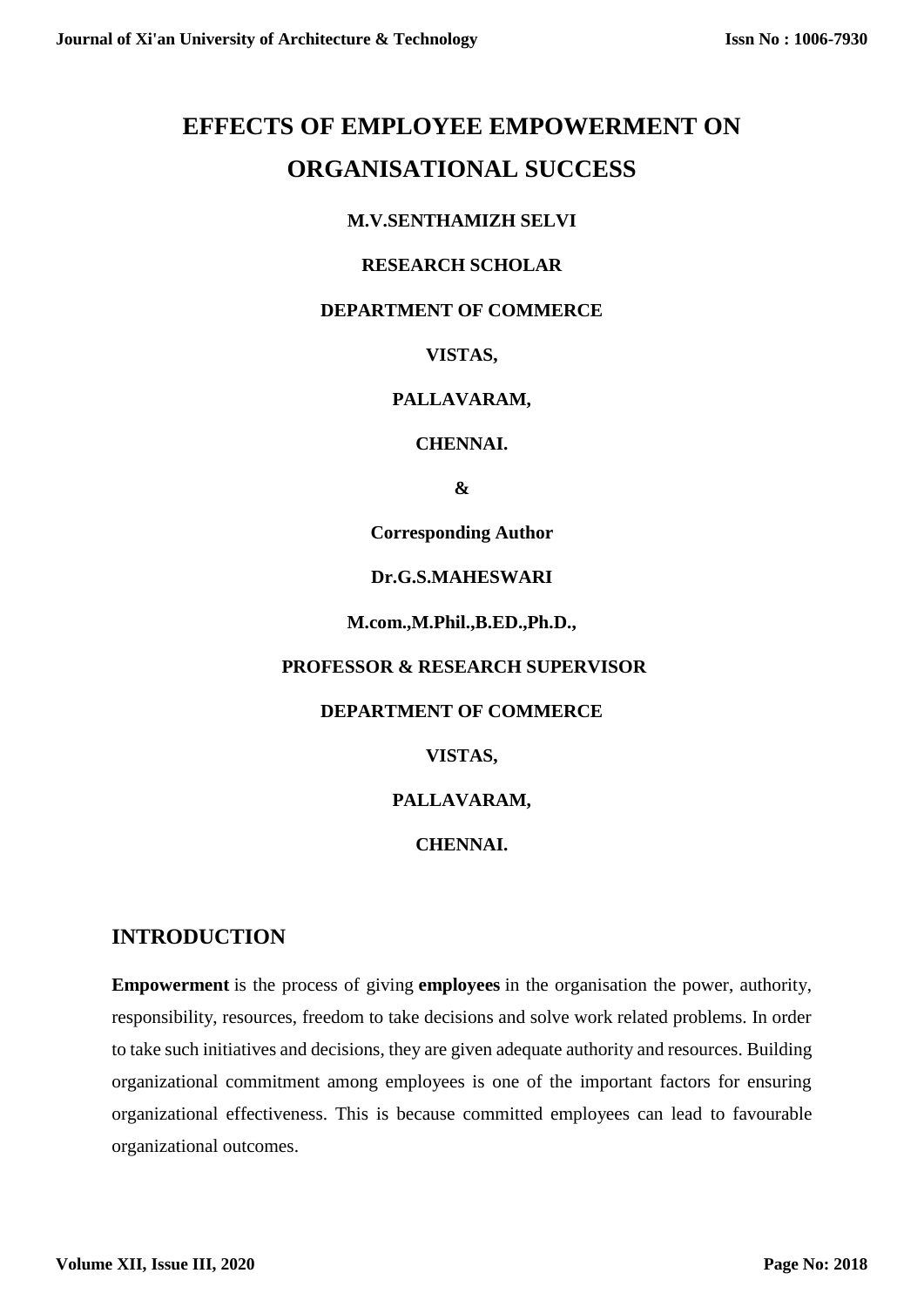Empowerment thus helps to create autonomy for employees, allows the sharing of responsibility and power at all levels, builds employee self-esteem and energizes the work force for better performance. At the individual level the personal factors which are facilitating empowerment are: challenging jobs, enthusiasm, competence, maturity, self-esteem, etc. most of these factors can be enhanced through training and development as these are playing a catalytic role in promoting employee empowerment and involvement.

A new way of management is employee empowerment or participative management Involving the people responsible for the work processes-the people who know the processes best is where quality starts. Some think that employees work only for financial return. If they are incapable to be an integral part of the organization, this may be true. Allowing employees to have independence and feedback within the organization is what makes the empowerment process successful.

Organizations today exist in an environment that is not constant, there are large dominant organizations, and there are small organizations that are trying to prove themselves and seeking to grow and expand, and some organizations that have failed to compete and had to leave the market. Therefore, any change in the external environment regardless of its size affects the path of organizations and has an impact on its inside environment. Therefore, it is imperative for the organization and its leaders to have sufficient awareness and be familiar with all the sequences of the environment to deal with any emergency intelligently and wisely. Al-Haddad and kontour, (2015), "Many approaches and methods have been suggested to manage change, yet organizations undergoing change, vary significantly in their structure, systems, strategies and human resources".

# **REVIEW OF LITERATURE**

Amir Abou Elnaga , Amen Imran(2014) The Impact of Employee Empowerment on Job Satisfaction Theoretical Study. American Journal of Research Communication www.usajournals.com. Elnaga, et al., 2014: Vol 2(1) ajrc.journal@gmail.com. The purpose of this study is to determine the relationship between employee empowerment and job satisfaction by reviewing and determining all factors which affect on this relation .For this purpose, a novel and innovative conceptual framework are used and presented. . Empowerment is mainly concerned with establishing and building trust between management and employees, and motivating their participation. It is one of the modern concepts which is believed able to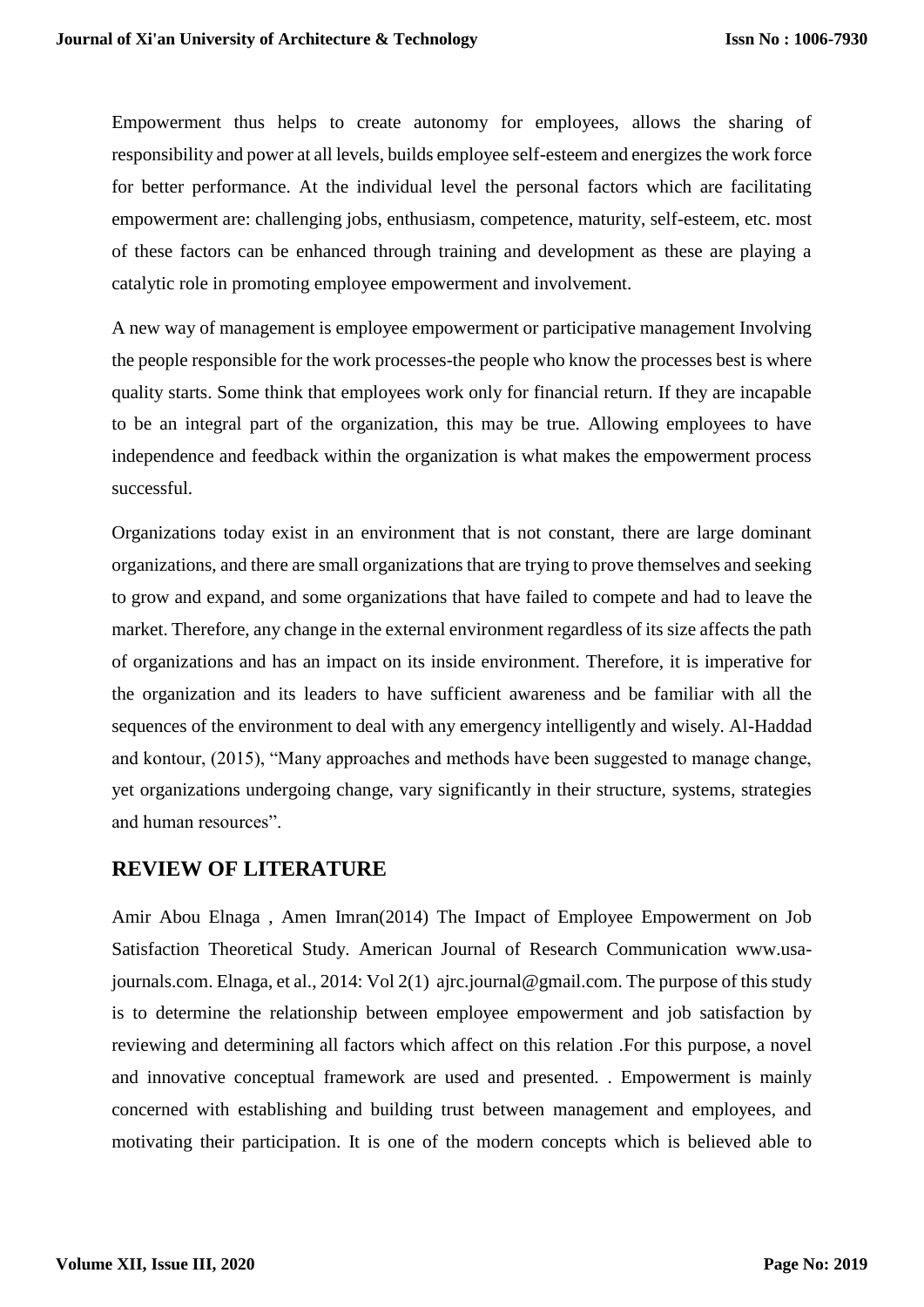improve the human element in the modern organisations to achieve high levels of cooperation, team spirit, self-confidence, innovation, independent thinking and entrepreneurship.

Jalal Hanasya(2016) Examining the effects of employee empowerment, teamwork and employee training on organisational commitment.Elsevier,Volume 229, Aug 2016, Pages 298- 306.This study aims to examine the effects of three factors namely employee empowerment, teamwork, and employee training on organizational commitment in Malaysian higher education context. The findings indicated that employee empowerment has a significant positive effect on organizational commitment. The effect of teamwork on organizational commitment was also found to be positive and statistically significant. Finally, the findings confirmed that employee training has a significant positive effect on organizational commitment.

Jaya Kumar & Prof. Dr. A. Ananda Kumar(2017) Employee Empowerment – An Empirical Study. Global Journal of Management and Business Research: A Administration and Management Volume 17 Issue 4 Version 1.0 Year 2017. Employee empowerment is giving a certain degree of employee's autonomy and responsibility for taking decision regarding their specific organizational goals. The main purpose of this study is to determining the effect of employee empowerment strategy which is implemented by organization. Being descriptive research study, survey method was adopted for data collection to find out the factors. The researcher used this research design is to find out the fact of respondents attitude and opinion about employee empowerment. The methodology comprised research design, Target population for the study, sampling techniques, sampling Method, sample size determination etc. Data was analyzed by using Cronbach"s Alpha, Simple percentage method, Chi-square method, ANOVA method and Correlation method in SPSS software. The study analyzed the effects of various strategies adopted by the management for employee empowerment.

Batool Bader Al-Asoufi ET AL (2017) The Impact of Employee Empowerment on the Success of Organizational Change: A Study in Privatized Enterprises in Jordan. Journal of Public Administration and Governance ISSN 2161-7104 2017, Vol. 7, No. 1. The purpose of this study is to examining the Impact of employee empowerment on the success of organizational change, within the privatized enterprises in Jordan, also the study examined four significant factors which influence the success the employee empowerment process those are (Talent Management, Leadership Styles, Employee Training, Rewards) and their impacts on the success of organizational change. A total of (143) questionnaires has been distributed, it was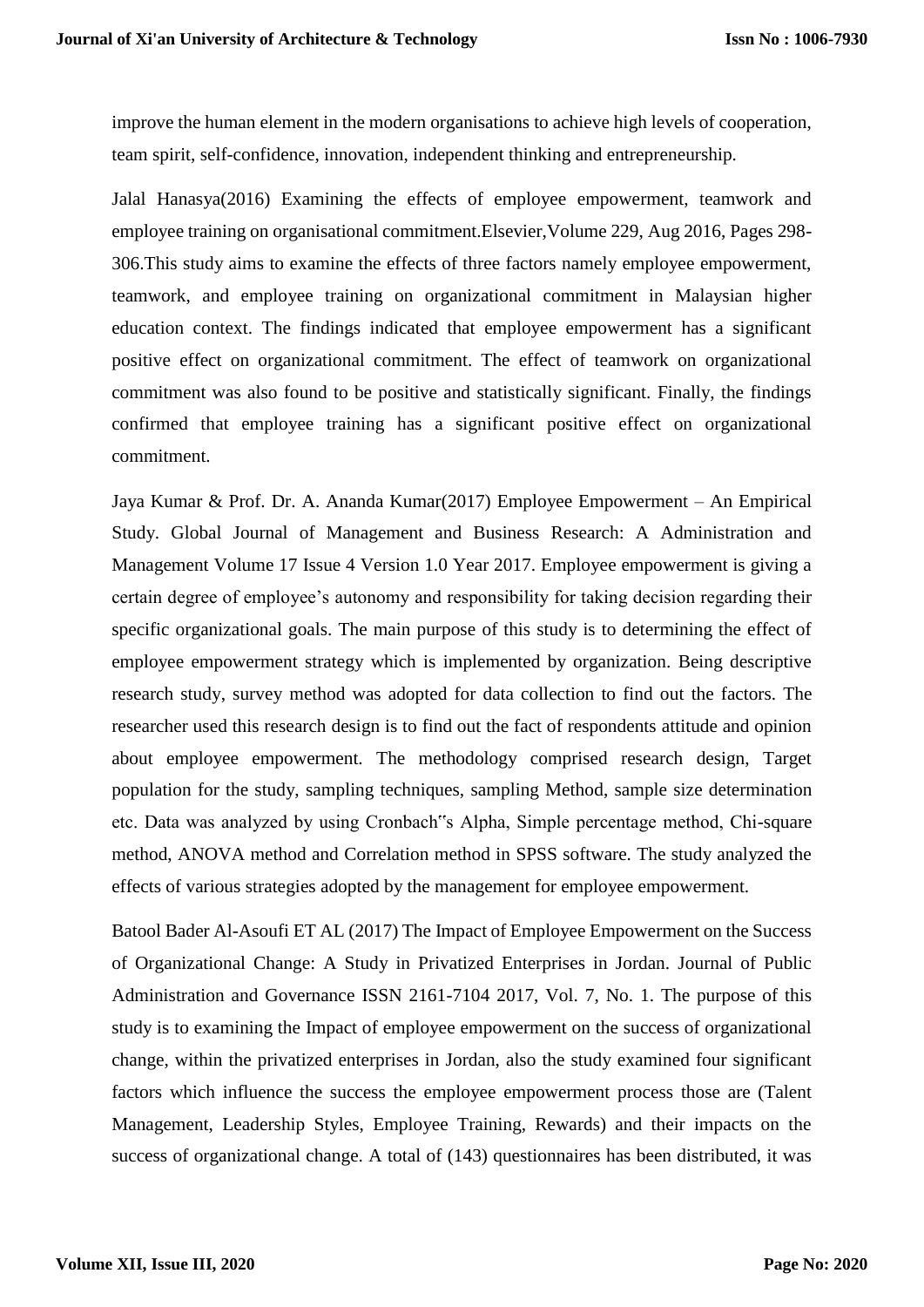returned constituting approximately (99%) from those distributed to targeted samples in each of Electricity Distribution Company and Jordan Phosphate Mines Company.

Yisuai Yin,Yue wang(2019) Antecedents and outcomes of Employee empowerment Practices. A theoretical extension with empirical evidence. Human Resource Management Journal. This paper combines transaction cost economics with organisational behaviour and resource-based views to examine antecedents and outcomes of empowerment practices, from both costefficiency and value‐creation perspectives. On the basis of a study of 99 multinational subsidiaries in China, we found that human asset specificity, a key characteristic of employee– employer exchange, related significantly to organisations' adoption of empowerment practices. We also found that empowerment practices had a positive impact on organisational performance, and they mediated the relationship between human asset specificity and performance. In addition, results showed that task interdependence strengthened the impact of empowerment practices on performance outcome. The paper contributes to research on empowerment practices by offering a theoretically more comprehensive and balanced analysis of why and when empowerment is good for performance, with the support of empirical evidence.

Satheesh kumar &Abdul **Sajeed (2019)** A Study of Employee Empowerment and its Impact on Employee's Performance in Private Hospitals at Vellore, Vellore District. Employee empowerment is a new approach which is defined in many companies to make human resource development and to withhold employee from leaving their job by giving responsibility for decision making regarding their organizational tasks. The paper explains about the employee empowerment and its impact on employee's experience in hospital service sectors excluding; nurses, doctor and lab technicians. The data are collected from primary and various secondary sources. It is took to a close that empowered employee is more being satisfied with their job and it increases the performance of the employee in work.

# **OBJECTIVES OF THE STUDY**

- 1. To find the influenced factors on employee empowerment in IT companies
- 2. To know the relationship between Employee Empowerment and Organisational Commitment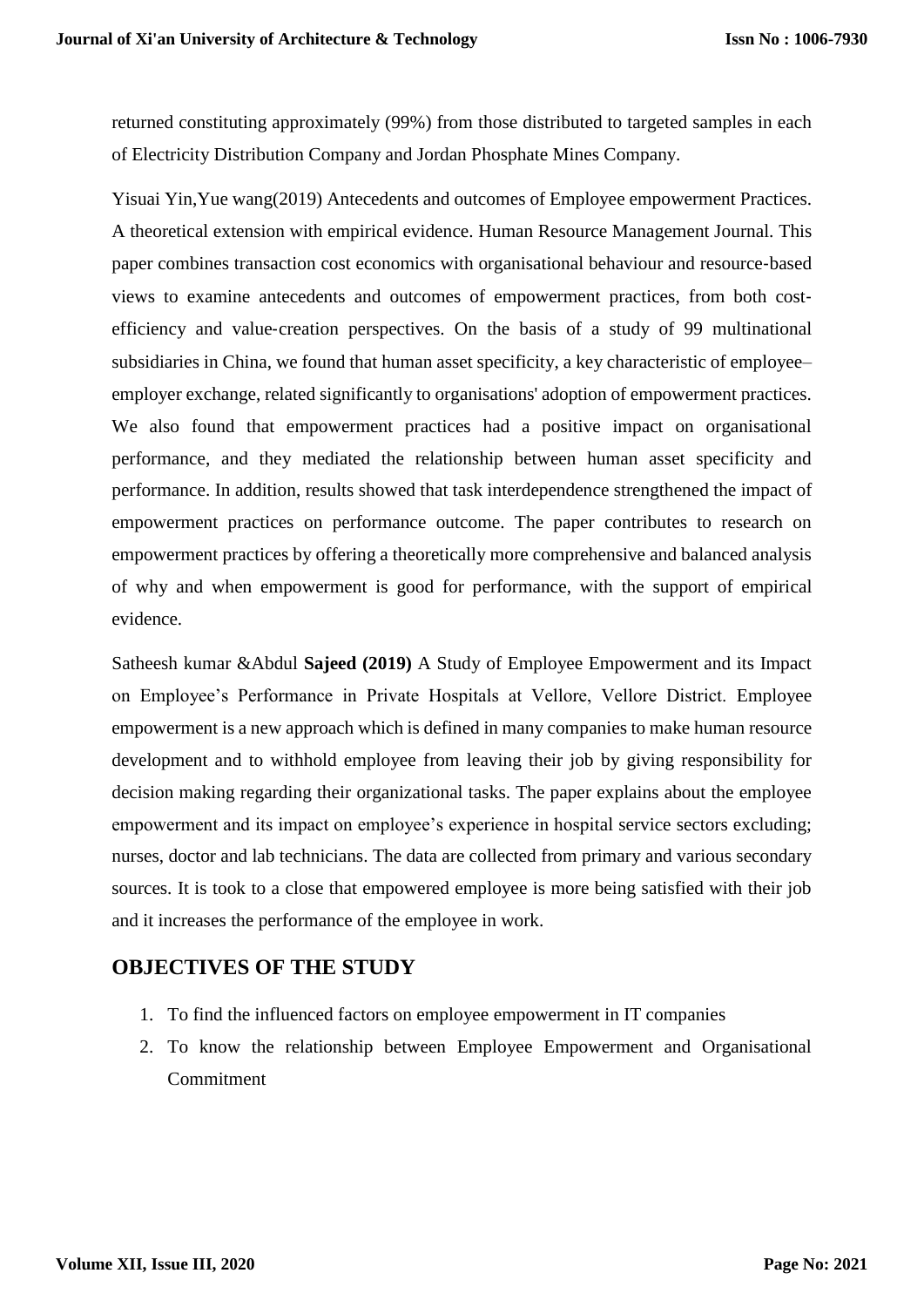# **HYPOTHESES OF THE STUDY**

- 1. There is no adequate level of influence among employee empowerment in IT companies
- 2. There is no significant relationship between Employee Empowerment and Organisational Commitment

| Table -1 t- test Employee Empowerment |     |      |       |                                          |      |         |
|---------------------------------------|-----|------|-------|------------------------------------------|------|---------|
|                                       | N   | Mean |       | Std. Deviation Std. Error Mean   P-value |      | t-value |
| <b>Employee Commitment</b>            | 500 | 3.24 | 1.262 | .056                                     | .000 | 57.374  |
| Employee Engagement                   | 500 | 3.40 | 1.126 | .050                                     | .000 | 67.613  |
| Leadership                            | 500 | 3.21 | 1.225 | .055                                     | .000 | 58.589  |
| <b>Talent Management</b>              | 500 | 3.10 | 1.380 | .062                                     | .000 | 50.287  |
| Training & Development                | 500 | 3.32 | 1.346 | .060                                     | .000 | 55.237  |
| <b>Emotional Intelligence</b>         | 500 | 3.28 | 1.288 | .058                                     | .000 | 56.998  |

#### Source – Computed data

Table-1 indicates the results of a one-sample t-test for the level of Employee Empowerment among the IT sectors in the study region. The Employee Empowerment dimensions, namely Employee Commitment, Employee Engagement, Leadership, Talent Management, Training & Development and Emotional Intelligence p-values are <0.05. Consequently the null hypothesis rejected and confirmed that the Employee Empowerment factors had the significant influenced on organisational success.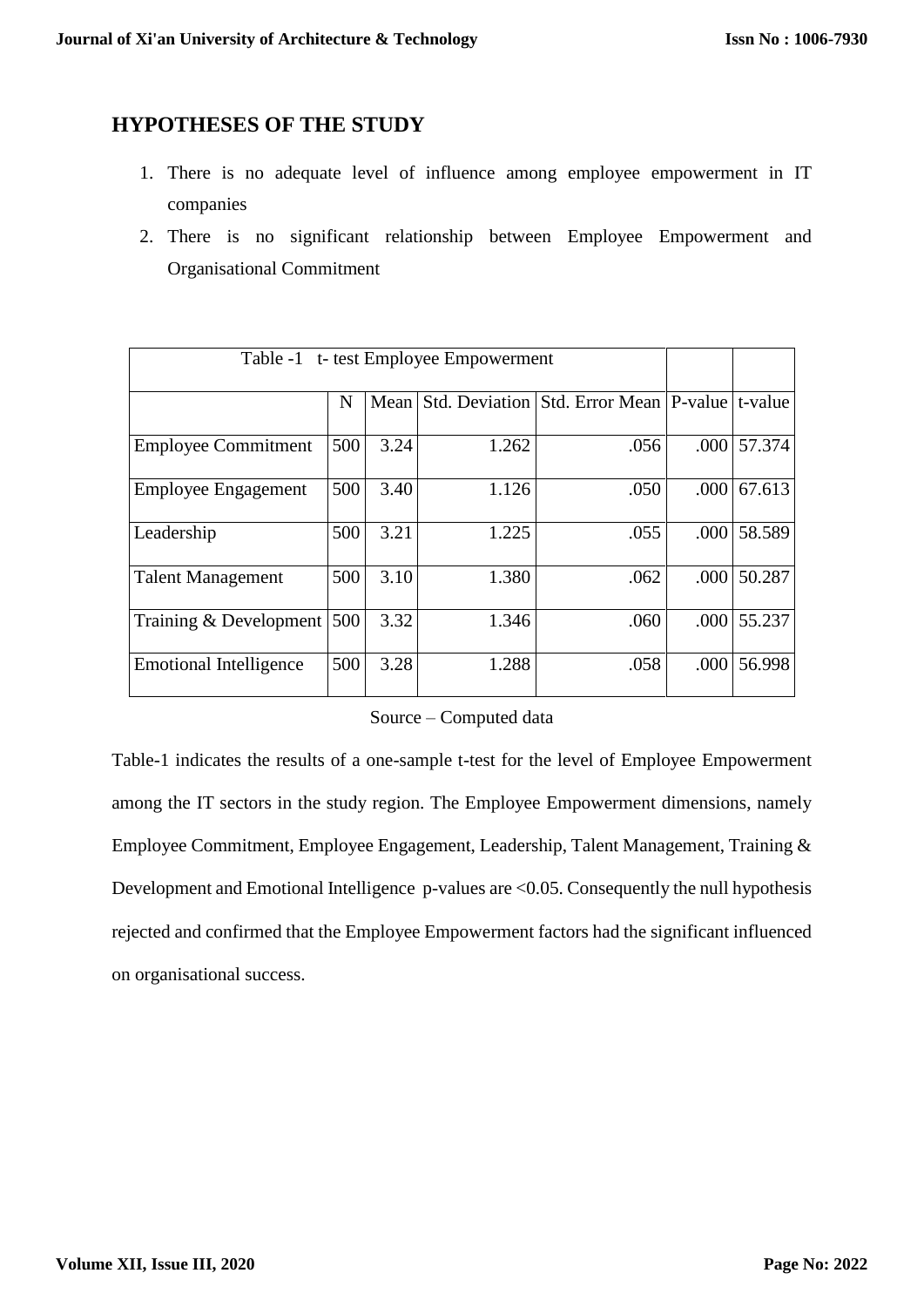| Table -2<br><b>ANOVA</b>      |                      |            |                |         |              |      |  |  |  |  |  |
|-------------------------------|----------------------|------------|----------------|---------|--------------|------|--|--|--|--|--|
|                               |                      | Sum of     | df             | Mean    | $\mathbf{F}$ | Sig. |  |  |  |  |  |
|                               |                      | Squares    |                | Square  |              |      |  |  |  |  |  |
|                               | <b>Between</b>       | 863.050    | $\overline{4}$ | 215.762 | 1105.176     | .000 |  |  |  |  |  |
| Employee                      | Groups               |            |                |         |              |      |  |  |  |  |  |
| Commitment                    | <b>Within Groups</b> | 96.638     | 495            | .195    |              |      |  |  |  |  |  |
|                               | Total                | 959.688    | 499            |         |              |      |  |  |  |  |  |
| <b>Employee Engagement</b>    | <b>Between</b>       | 754.525    | $\overline{4}$ | 188.631 | 1799.688     | .000 |  |  |  |  |  |
|                               | Groups               |            |                |         |              |      |  |  |  |  |  |
|                               | <b>Within Groups</b> | 51.883     | 495            | .105    |              |      |  |  |  |  |  |
|                               | Total                | 806.408    | 499            |         |              |      |  |  |  |  |  |
| Leadership                    | <b>Between</b>       | 621.071    | $\overline{4}$ | 155.268 | 812.872      | .000 |  |  |  |  |  |
|                               | Groups               |            |                |         |              |      |  |  |  |  |  |
|                               | Within Groups        | 94.551     | 495            | .191    |              |      |  |  |  |  |  |
|                               | Total                | 715.622    | 499            |         |              |      |  |  |  |  |  |
| <b>Talent Management</b>      | <b>Between</b>       | 708.411    | $\overline{4}$ | 177.103 | 1016.214     | .000 |  |  |  |  |  |
|                               | Groups               |            |                |         |              |      |  |  |  |  |  |
|                               | <b>Within Groups</b> | 86.267     | 495            | .174    |              |      |  |  |  |  |  |
|                               | Total                | 794.678    | 499            |         |              |      |  |  |  |  |  |
| Training &<br>Development     | <b>Between</b>       | 549.957    | 4              | 137.489 | 825.586      | .000 |  |  |  |  |  |
|                               | Groups               |            |                |         |              |      |  |  |  |  |  |
|                               | Within Groups        | 82.435 495 |                | .167    |              |      |  |  |  |  |  |
|                               | Total                | 632.392    | 499            |         |              |      |  |  |  |  |  |
| <b>Emotional Intelligence</b> | <b>Between</b>       | 659.198    | $\overline{4}$ | 164.800 | 908.904      | .000 |  |  |  |  |  |
|                               | Groups               |            |                |         |              |      |  |  |  |  |  |
|                               | <b>Within Groups</b> | 89.752     | 495            | .181    |              |      |  |  |  |  |  |
|                               | Total                | 748.950    | 499            |         |              |      |  |  |  |  |  |

#### Source – Computed data

Table 2 exhibits the outcomes of the Analysis of variance test for Employee Empowerments in IT sectors. The Employee Empowerment dimensions p-values, are <0.05. It is statistically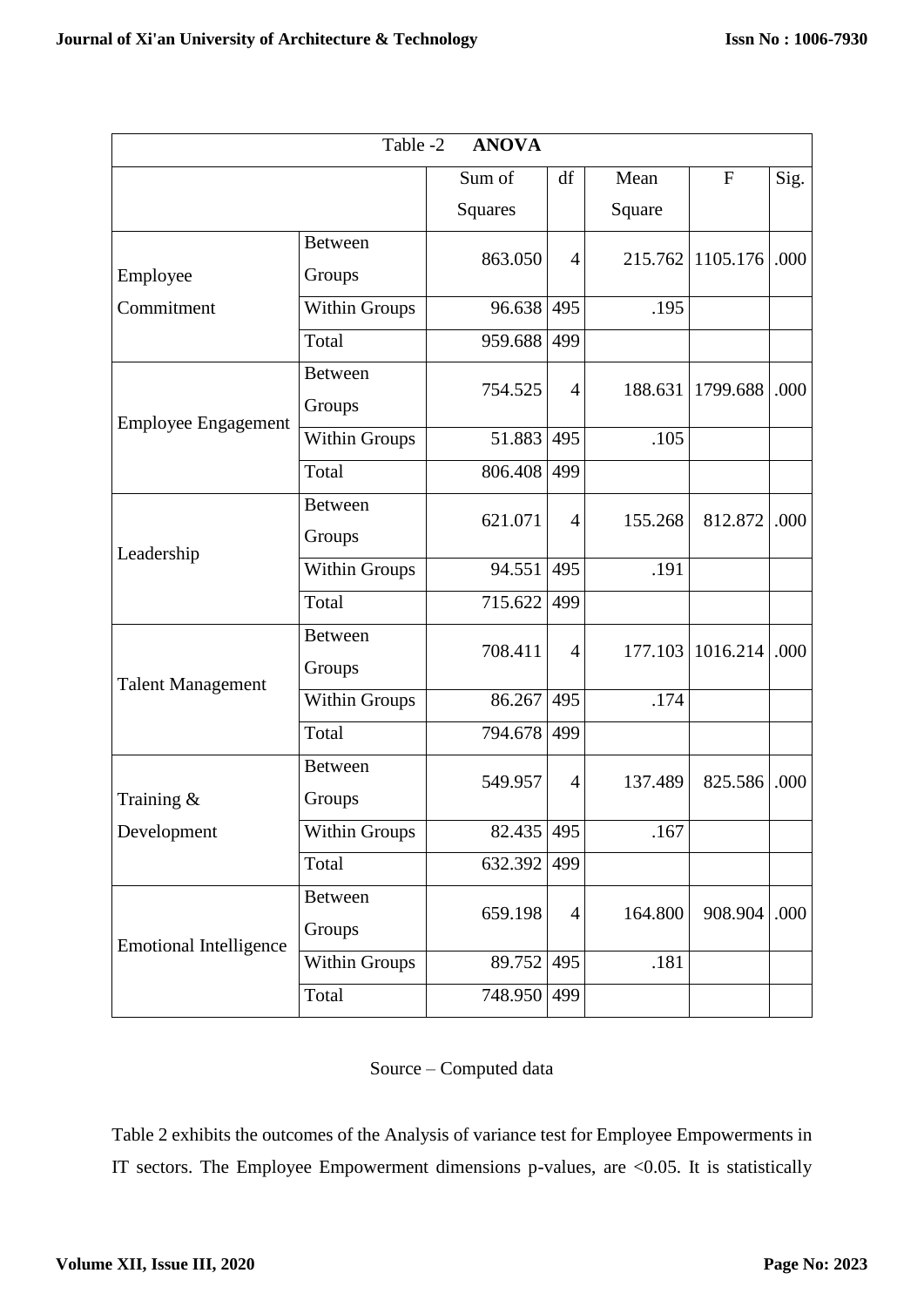significant at 5% level. It was observed in the above Employee Commitment, (F=805.742, P=.000) Employee Engagement (F=964.227 P=.000), Leadership (F=1406.025, P=.000), Talent Management (F=1276.558, P=.000), Training & Development (F=881.560, P=.000), and Emotional Intelligence ( $F=1155.664$ ,  $P=.000$ ) are statistically significant at 5% level. Finally, concluded that there is a significant relationship between Employee Empowerment and organisational success in IT sector and the null hypothesis rejected.

# **FINDINGS AND CONCLUSION**

The study is focused on assessing the Employee empowerment and organisational success in IT sector. The research identified that there is a significant influence on Employee empowerment factors on organisational success. The research finds the Employee empowerment factors are Employee Commitment, Employee Engagement, Leadership, Talent Management, Training & Development and Emotional Intelligence. Among the all factors talent management and employee engagement had the highest influenced on organisational success followed by other factors. Finally, it conclude that Employee empowerment is the main criteria to get organisational success and there is a positive relationship between Employee empowerment and organisational success.

# **REFERENCES**

- 1. Amir Abou Elnaga , Amen Imran(2014) The Impact of Employee Empowerment on Job Satisfaction Theoretical Study. American Journal of Research Communication www.usa-journals.com. Elnaga, et al., 2014: Vol 2(1) ajrc.journal@gmail.com.
- 2. Batool Bader Al-Asoufi ET AL (2017) The Impact of Employee Empowerment on the Success of Organizational Change: A Study in Privatized Enterprises in Jordan. Journal of Public Administration and Governance ISSN 2161-7104 2017, Vol. 7, No. 1.
- 3. Jalal Hanasya(2016) Examining the effects of employee empowerment, teamwork and employee training on organisational commitment.Elsevier,Volume 229, Aug 2016, Pages 298-306.